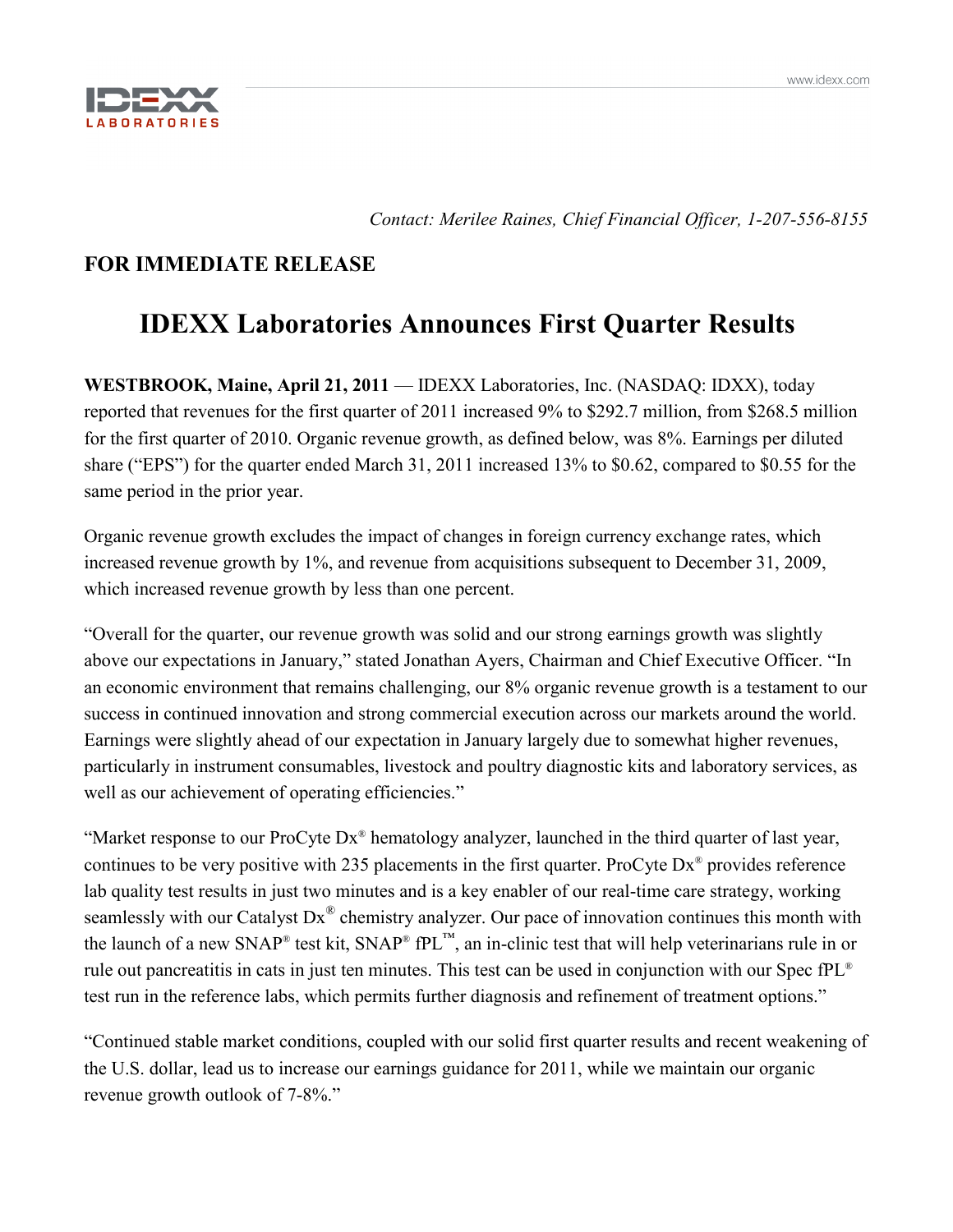# **Revenue Performance**

Please refer to the table below entitled "Revenues and Revenue Growth Analysis by Product and Service Categories" in conjunction with the following discussion.

Companion Animal Group. Companion Animal Group ("CAG") revenues for the first quarter of 2011 were \$240.6 million compared to \$221.4 million for the first quarter of 2010. Changes in foreign currency exchange rates contributed 1% to revenue growth. Organic revenue growth of 7% was due primarily to increased sales volume and sales prices in our reference laboratory diagnostic and consulting services business and increased sales volumes of IDEXX VetLab® instruments and consumables driven primarily by sales of ProCyte Dx®, our new hematology analyzer introduced in the third quarter of 2010, and higher sales volume of consumables used with our Catalyst  $Dx^{\circledast}$  analyzer.

Water. Water segment revenues for the first quarter of 2011 were \$19.0 million compared to \$17.9 million for the first quarter of 2010. Changes in foreign currency exchange rates contributed 2% to revenue growth. Organic revenue growth of 5% was due primarily to higher Colilert<sup>®</sup> and Quanti-Tray<sup>®</sup> product sales volume, partly offset by lower average unit sales prices for these products.

Livestock and Poultry Diagnostics . Livestock and Poultry Diagnostics ("LPD") revenues for the first quarter of 2011 were \$23.9 million compared to \$19.9 million for the first quarter of 2010. Organic revenue growth of 20% was the result of higher sales volumes of certain bovine tests, partly offset by lower average unit sales prices due to increasing competitive pressures.

# **Additional Operating Results for the First Quarter**

Gross profit for the first quarter of 2011 increased \$12.6 million, or 9%, to \$154.9 million from \$142.4 million for the first quarter of 2010. As a percentage of total revenue, gross profit remained at 53% as higher average unit sales prices in our reference laboratory diagnostic and consulting services business and operational efficiencies achieved from increased sales volume of our livestock and poultry diagnostic tests were essentially offset by higher freight costs as a result of rising fuel prices and the net unfavorable impact of changes in foreign currency exchange rates, due primarily to higher hedging losses.

Research and development ("R&D") expense for the first quarter of 2011 was \$17.8 million, or 6% of revenue, compared to \$16.7 million, or 6% of revenue for the first quarter of 2010. The increase in R&D expense resulted primarily from an overall increase in compensation and benefit costs. Selling, general and administrative ("SG&A") expense for the first quarter of 2011 was \$83.6 million, or 29% of revenue, compared to \$77.2 million, or 29% of revenue, for the first quarter of 2010. The increase in SG&A expense resulted primarily from an overall increase in compensation and benefit costs.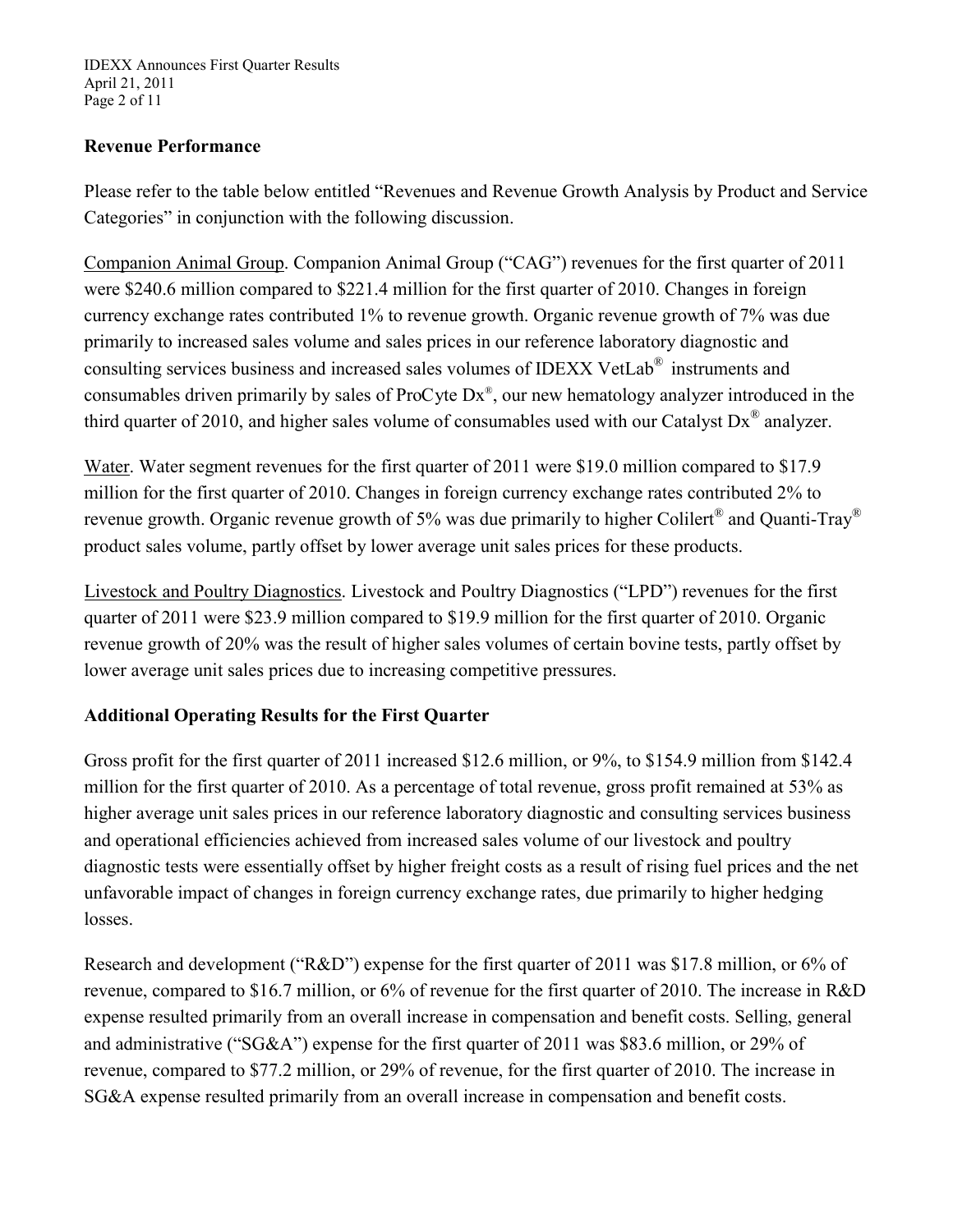IDEXX Announces First Quarter Results April 21, 2011 Page 3 of 11

### **Supplementary Analysis of Results**

The accompanying financial tables provide more information concerning our revenue and other operating results for the three months ended March 31, 2011.

### **Outlook for 2011**

The Company provides the following updated guidance for the full year of 2011. This guidance reflects an assumption that the value of the U.S. dollar relative to other currencies will remain at its current level for the balance of 2011. Fluctuations in foreign currency exchange rates from current levels could have a significant positive or negative impact on our actual results of operations for 2011.

- Revenues are expected to be \$1.205 to \$1.215 billion, which represents reported revenue growth of 9 to 10% and organic revenue growth of 7 to 8%. The increase in reported revenue growth compared to our previous guidance is due primarily to changes in foreign currency exchange rates, reflecting a weakening of the U.S. dollar relative to certain other currencies since the date of our previous guidance.
- EPS are expected to be \$2.66 to \$2.71, compared to our previous guidance of \$2.62 to \$2.68. This increase in guidance, and a modest tightening of our range toward the high end, reflects business performance in the first quarter that was slightly above our expectations, as well as the favorable impact of changes in foreign currency exchange rates. These factors more than offset a modest unfavorable impact caused by a projected higher average share count for the year.
- Our total capital expenditure plan for 2011 is approximately \$50 million.
- Free cash flow is expected to be approximately 115% of net income.<sup>([1\)](#page-2-0)</sup>

## **Conference Call and Webcast Information**

<span id="page-2-0"></span> $\overline{a}$ 

IDEXX Laboratories, Inc. will be hosting a conference call today at 10:00 a.m. (eastern) to discuss its first quarter results and management's outlook. To participate in the conference call, dial 1-651-291-

<sup>(1)</sup> Free cash flow is a non-U.S. GAAP measure. It indicates the cash generated from operations and tax benefits attributable to stock option exercises, reduced by investments in fixed assets. We feel free cash flow is a useful measure because it indicates the amount of cash the operations of the business are generating after appropriate reinvestment in fixed assets that are required to operate the business. We believe this is a common financial measure useful to further evaluate the results of operations. With respect to this particular forward-looking projection, the Company is unable to provide a quantitative reconciliation at this time as the inputs to the measurement are difficult to predict and estimate, and are primarily dependent on future events.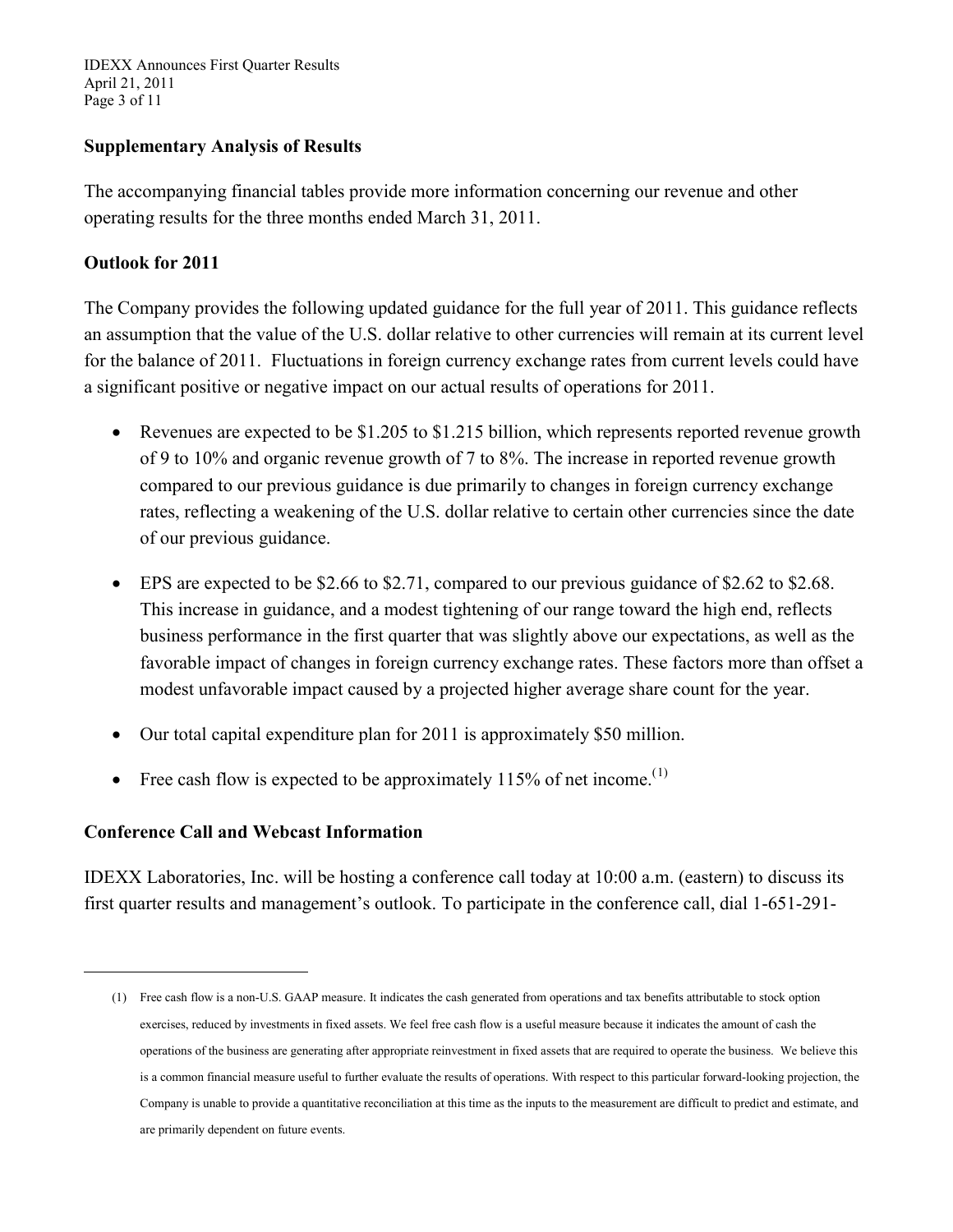IDEXX Announces First Quarter Results April 21, 2011 Page 4 of 11

0344 or 1-800-288-8961 and reference confirmation code 199168. An audio replay will be available through April 29, 2011 by dialing 1-320-365-3844 and referencing replay code 199168.

The call will also be available via live or archived Webcast on the IDEXX Laboratories' web site at [www.idexx.com.](http://www.idexx.com/)

## **Annual Meeting**

IDEXX Laboratories, Inc. today announced that it will host a simultaneous Webcast of its Annual Meeting of Stockholders, to be held on Wednesday, May 4, 2011, at 10:00 a.m. (eastern) at IDEXX Laboratories, One IDEXX Drive, Westbrook, Maine.

Chairman and Chief Executive Officer, Jonathan Ayers will chair the meeting. Investors may listen to live audio of the Annual Meeting and view a presentation via a link on the Company's web site, [www.idexx.com.](http://www.idexx.com/) An archived edition of the meeting will be available after 1:00 p.m. (eastern) on that day via the same link.

## **About IDEXX Laboratories**

IDEXX Laboratories, Inc. is a leader in pet healthcare innovation, serving practicing veterinarians around the world with a broad range of diagnostic and information technology-based products and services. IDEXX products enhance the ability of veterinarians to provide advanced medical care, improve staff efficiency and build more economically successful practices. IDEXX is also a worldwide leader in providing diagnostic tests and information for livestock and poultry and tests for the quality and safety of water and milk. Headquartered in Maine, IDEXX Laboratories employs more than 4,800 people and offers products to customers in over 100 countries.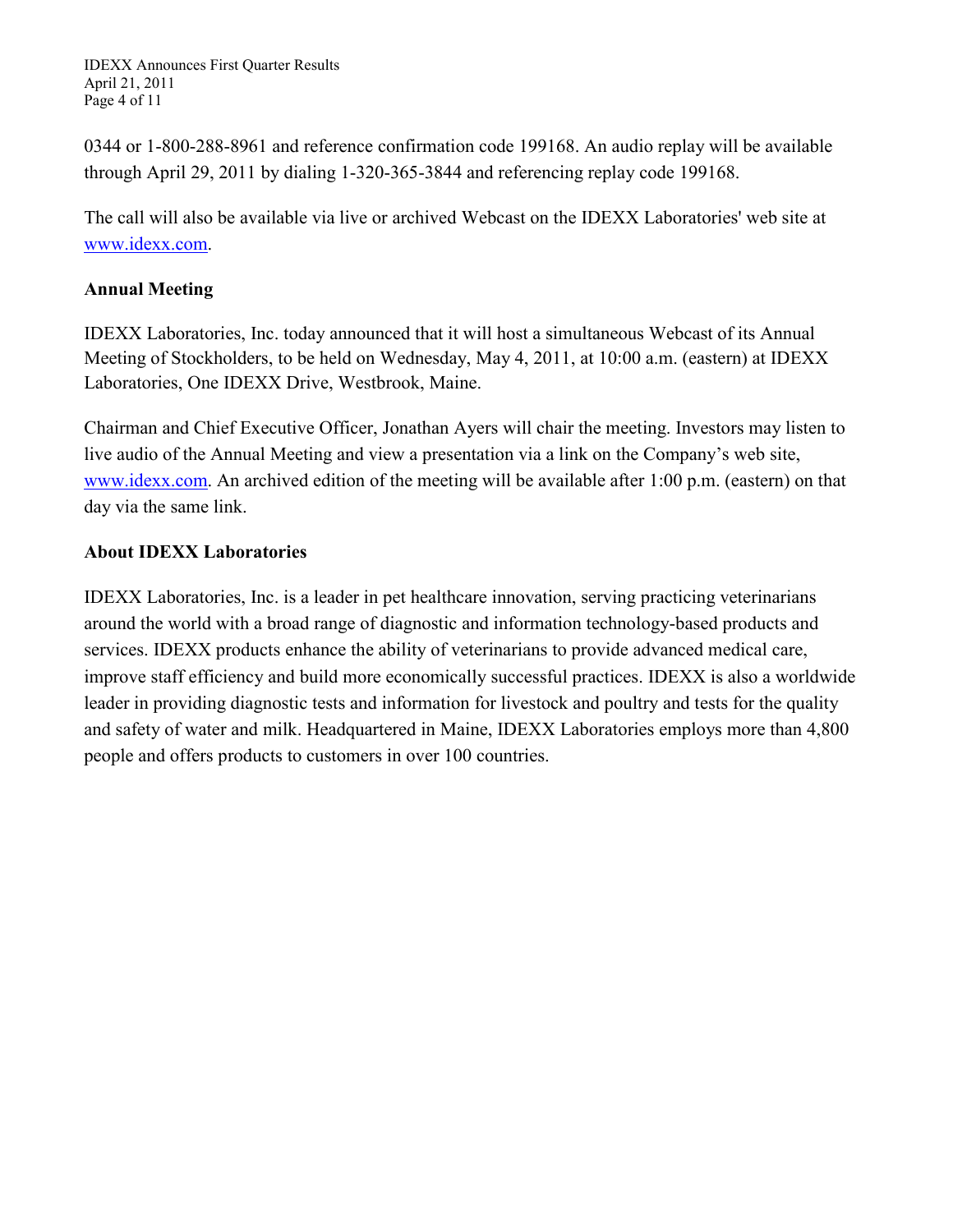IDEXX Announces First Quarter Results April 21, 2011 Page 5 of 11

### **Note Regarding Forward-Looking Statements**

*This press release contains statements about the Company's business prospects and estimates of the Company's financial results for future periods that are forward-looking statements as defined in the Private Securities Litigation Reform Act of 1995. Forward-looking statements can be identified by the use of words such as "expects," "may," "anticipates," "intends," "would," "will," "plans," "believes," "estimates," "should," and similar words and expressions. These statements are based on management's expectations of future events as of the date of this press release, and the Company assumes no obligation to update any forward-looking statements as a result of new information or future events or developments. Actual results could differ materially from management's expectations. Factors that could cause or contribute to such differences include the following: the Company's ability to develop, manufacture, introduce and market new products and enhancements to existing products*; *the Company's ability to achieve economies of scale in its worldwide network of laboratories; the impact of a weak economy on demand for the Company's products and services; the effectiveness of the Company's sales and marketing activities; the Company's ability to identify acquisition opportunities, complete acquisitions and integrate acquired businesses; disruptions, shortages or pricing changes that affect the Company's purchases of products and materials from third parties, including from sole source suppliers; the Company's ability to manufacture complex biologic products; the effect of government regulation on the Company's business, including government decisions about whether and when to approve the Company's products and decisions regarding labeling, manufacturing and marketing products; the Company's ability to obtain patent and other intellectual property protection for its products, successfully enforce its intellectual property rights and defend itself against third party claims against the Company; the impact of distributor purchasing decisions on sales of the Company's products that are sold through distribution; the impact of competition, technological change, and veterinary hospital consolidation on the markets for the Company's products; changes or trends in veterinary medicine that affect the rate of use of the Company's products and services by veterinarians; the impact of the Company's inexperience in the human point-of-care market; the effects of operations outside the U.S., including from currency fluctuations, different regulatory, political and economic conditions, and different market conditions; the effects of interruptions to the Company's operations due to natural disasters or system failures; the loss of key employees; class action litigation due to stock price volatility; the effect on the Company's stock price if quarterly or annual operations results do not meet expectations of market analysts or investors in future periods; and potential exposures related to our worldwide provision for income taxes. A further description of these and other factors can be found in the Company's Annual Report on Form 10-K for the year ended December 31, 2010, in the section captioned "Risk Factors."*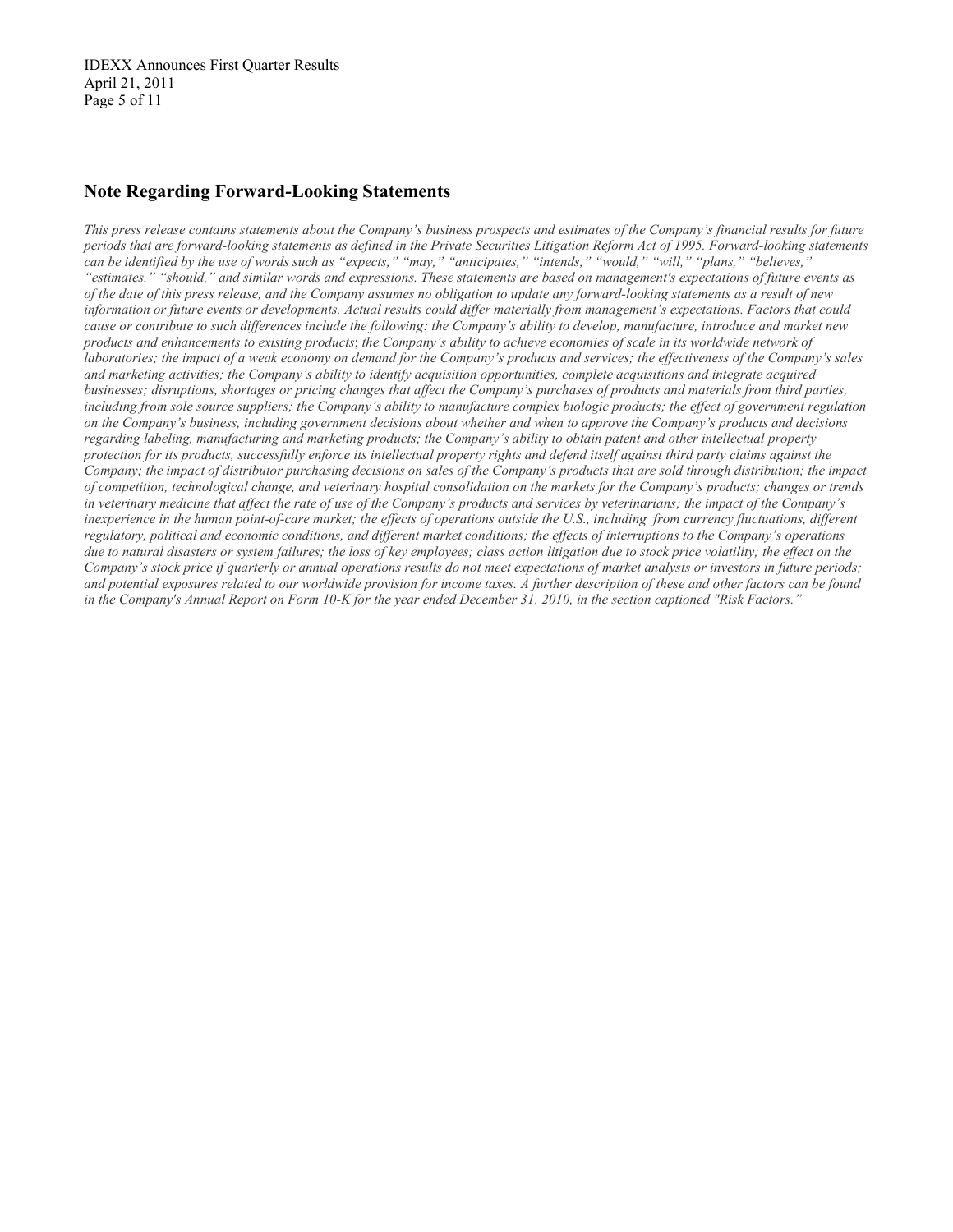#### **IDEXX Laboratories, Inc. and Subsidiaries Consolidated Statement of Operations**

*Amounts in thousands except per share data (Unaudited)*

|                     |                                                                    | <b>Three Months Ended</b> |           |         |  |
|---------------------|--------------------------------------------------------------------|---------------------------|-----------|---------|--|
|                     |                                                                    | March 31,                 | March 31, |         |  |
|                     |                                                                    | 2011                      |           | 2010    |  |
| <b>Revenue:</b>     | Revenue                                                            | \$<br>292,672             | \$        | 268,525 |  |
| <b>Expenses and</b> |                                                                    |                           |           |         |  |
| Income:             | Cost of revenue                                                    | 137,747                   |           | 126,164 |  |
|                     | Gross profit                                                       | 154,925                   |           | 142,361 |  |
|                     | Sales and marketing                                                | 50,985                    |           | 44,416  |  |
|                     | General and administrative                                         | 32,596                    |           | 32,808  |  |
|                     | Research and development                                           | 17,812                    |           | 16,709  |  |
|                     | Income from operations                                             | 53,532                    |           | 48,428  |  |
|                     | Interest expense, net                                              | 359                       |           | 312     |  |
|                     | Income before provision for income taxes                           | 53,173                    |           | 48,116  |  |
|                     | Provision for income taxes                                         | 16,567                    |           | 15,088  |  |
| <b>Net Income:</b>  | Net income                                                         | \$<br>36,606              | \$        | 33,028  |  |
|                     | Less: Noncontrolling interest in subsidiary's<br>(losses) earnings | (6)                       |           | 2       |  |
|                     |                                                                    |                           |           |         |  |
|                     | Net income attributable to stockholders                            | \$<br>36,612              | \$        | 33,026  |  |
|                     | Earnings per share: Basic                                          | \$<br>0.64                | \$        | 0.57    |  |
|                     | Earnings per share: Diluted                                        | \$<br>0.62                | \$        | 0.55    |  |
|                     | Shares outstanding: Basic                                          | 57,457                    |           | 58,033  |  |
|                     | Shares outstanding: Diluted                                        | 59,090                    |           | 60,029  |  |

#### **IDEXX Laboratories, Inc. and Subsidiaries Selected Operating Information** *(Unaudited)*

|                      |                                             | <b>Three Months Ended</b> |              |  |  |
|----------------------|---------------------------------------------|---------------------------|--------------|--|--|
|                      |                                             | March 31,                 | March 31,    |  |  |
|                      |                                             | 2011                      | 2010         |  |  |
| Operating            | Gross profit                                | 52.9%                     | 53.0%        |  |  |
| Ratios (as a         | Sales, marketing, general and               |                           |              |  |  |
| percentage of        | administrative expense                      | 28.6%                     | 28.8%        |  |  |
| revenue):            | Research and development expense            | $6.1\%$                   | $6.2\%$      |  |  |
|                      | Income from operations $(1)$                | 18.3%                     | 18.0%        |  |  |
|                      |                                             |                           |              |  |  |
| <b>International</b> | International revenue <i>(in thousands)</i> | S.<br>122,571             | 108,659<br>ъ |  |  |
| <b>Revenue:</b>      | International revenue as percentage of      |                           |              |  |  |
|                      | total revenue                               | 41.9%                     | 40.5%        |  |  |

(1) The sum of individual items may not equal the total due to rounding.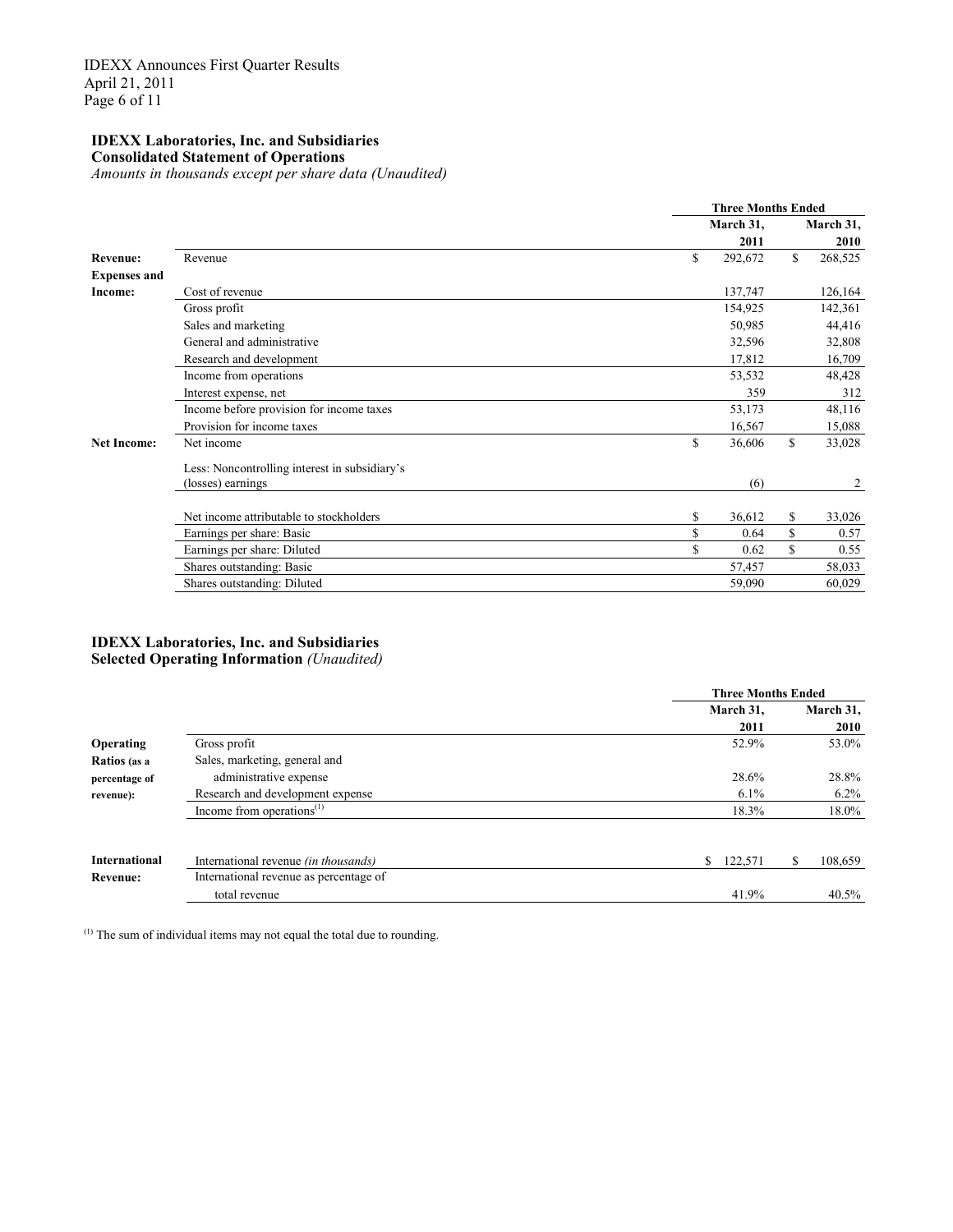IDEXX Announces First Quarter Results April 21, 2011 Page 7 of 11

### **IDEXX Laboratories, Inc. and Subsidiaries**

**Segment Information**

*Amounts in thousands (Unaudited)*

|                      |             |                                             | <b>Three Months Ended</b> |              |           |  |
|----------------------|-------------|---------------------------------------------|---------------------------|--------------|-----------|--|
|                      |             |                                             | March 31,                 |              | March 31, |  |
|                      |             |                                             | 2011                      |              | 2010      |  |
| Revenue:             | CAG         | \$                                          | 240,589                   | $\mathbb S$  | 221,417   |  |
|                      | Water       |                                             | 18,965                    |              | 17,864    |  |
|                      | <b>LPD</b>  |                                             | 23,939                    |              | 19,941    |  |
|                      | Other       |                                             | 9,179                     |              | 9,303     |  |
|                      | Total       |                                             | 292,672                   | \$           | 268,525   |  |
| <b>Gross Profit:</b> | CAG         | \$                                          | 123,351                   | \$           | 113,743   |  |
|                      | Water       |                                             | 11,391                    |              | 11,575    |  |
|                      | <b>LPD</b>  |                                             | 16,547                    |              | 13,208    |  |
|                      | Other       |                                             | 3,742                     |              | 4,373     |  |
|                      | Unallocated |                                             | (106)                     |              | (538)     |  |
|                      | Total       | \$                                          | 154,925                   | $\mathbb{S}$ | 142,361   |  |
| <b>Income from</b>   |             |                                             |                           |              |           |  |
| <b>Operations:</b>   | CAG         | $\mathbb{S}% _{n}^{X\rightarrow\mathbb{R}}$ | 42,972                    | \$           | 40,822    |  |
|                      | Water       |                                             | 6,947                     |              | 7,512     |  |
|                      | <b>LPD</b>  |                                             | 7,150                     |              | 4,578     |  |
|                      | Other       |                                             | (550)                     |              | 550       |  |
|                      | Unallocated |                                             | (2,987)                   |              | (5,034)   |  |
|                      | Total       | $\mathbb S$                                 | 53,532                    | $\mathbb S$  | 48,428    |  |
| <b>Gross Profit</b>  |             |                                             |                           |              |           |  |
| (as a percentage     |             |                                             |                           |              |           |  |
| of revenue):         | CAG         |                                             | 51.3%                     |              | 51.4%     |  |
|                      | Water       |                                             | 60.1%                     |              | 64.8%     |  |
|                      | <b>LPD</b>  |                                             | 69.1%                     |              | 66.2%     |  |
|                      | Other       |                                             | 40.8%                     |              | 47.0%     |  |
| <b>Income from</b>   |             |                                             |                           |              |           |  |
| <b>Operations</b>    |             |                                             |                           |              |           |  |
| (as a percentage     |             |                                             |                           |              |           |  |
| of revenue):         | CAG         |                                             | 17.9%                     |              | 18.4%     |  |
|                      | Water       |                                             | 36.6%                     |              | 42.1%     |  |
|                      | <b>LPD</b>  |                                             | 29.9%                     |              | 23.0%     |  |
|                      | Other       |                                             | $(6.0\%)$                 |              | 5.9%      |  |
|                      |             |                                             |                           |              |           |  |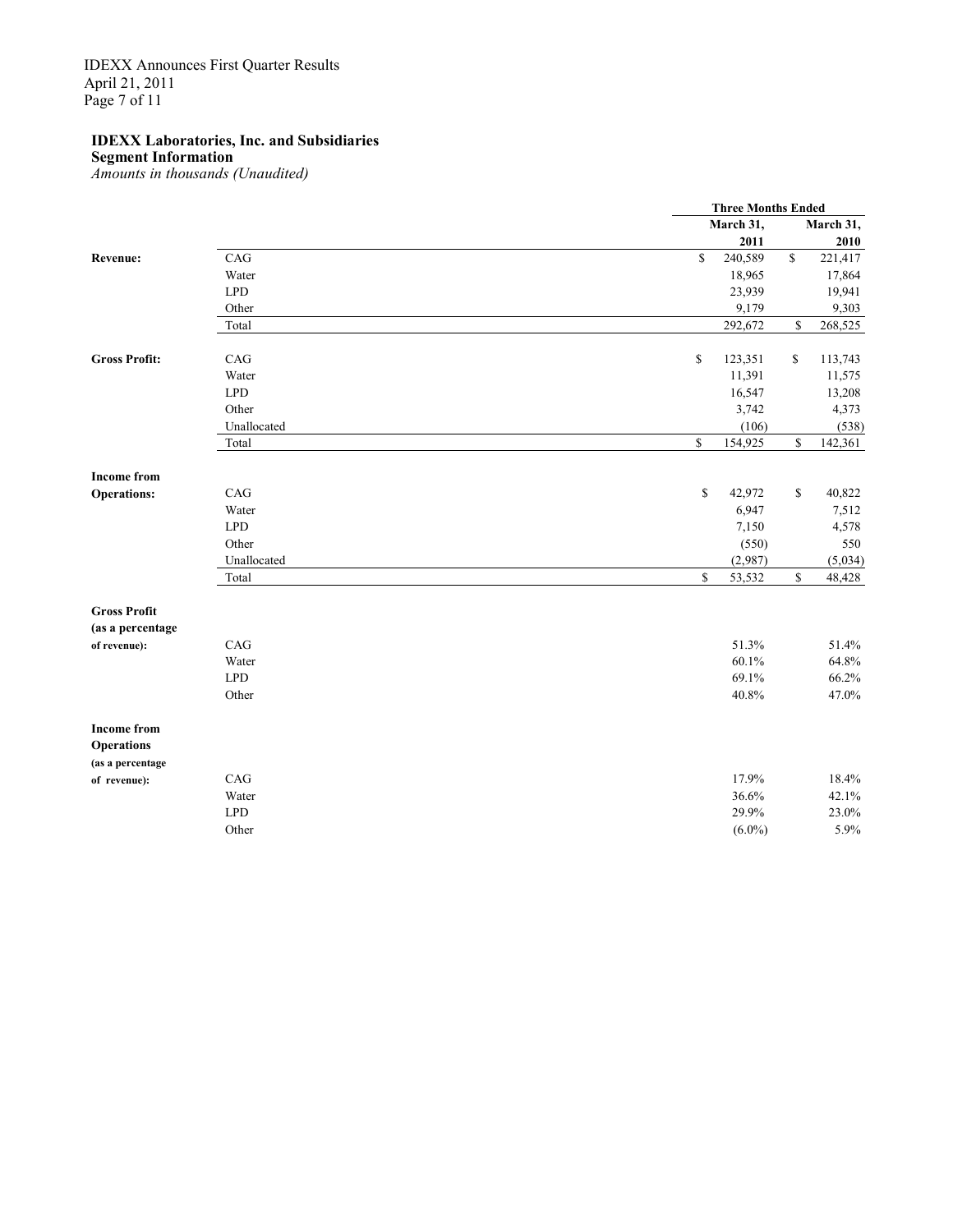### **IDEXX Laboratories, Inc. and Subsidiaries Revenues and Revenue Growth Analysis by Product and Service Categories**

*Amounts in thousands (Unaudited)*

| <b>Three Months Ended</b> |  |                   |  |                   |    |                  |                      |                                                             |                                                        |                                        |
|---------------------------|--|-------------------|--|-------------------|----|------------------|----------------------|-------------------------------------------------------------|--------------------------------------------------------|----------------------------------------|
| <b>Net Revenue</b>        |  | March 31,<br>2011 |  | March 31,<br>2010 |    | Dollar<br>Change | Percentage<br>Change | Percentage<br><b>Change from</b><br>Currence <sup>(1)</sup> | Percentage<br><b>Change from</b><br>Acquisitions $(2)$ | <b>Organic Revenue</b><br>Growth $(3)$ |
| CAG                       |  | 240,589           |  | 221,417           | -8 | 19,172           | 8.7%                 | $1.3\%$                                                     | $0.1\%$                                                | $7.3\%$                                |
| Water                     |  | 18,965            |  | 17,864            |    | 1,101            | $6.2\%$              | $1.5\%$                                                     | $\overline{\phantom{a}}$                               | $4.7\%$                                |
| <b>LPD</b>                |  | 23,939            |  | 19.941            |    | 3,998            | $20.0\%$             |                                                             | ۰                                                      | $20.0\%$                               |
| Other                     |  | 9.179             |  | 9.303             |    | (124)            | $(1.3\%)$            | $1.2\%$                                                     |                                                        | $(2.5\%)$                              |
| Total                     |  | 292,672           |  | 268,525           |    | 24.147           | $9.0\%$              | $1.2\%$                                                     |                                                        | $7.8\%$                                |

| Three Months Ended                                                    |  |                   |   |                   |   |                  |                      |                                                             |                                                        |                                          |
|-----------------------------------------------------------------------|--|-------------------|---|-------------------|---|------------------|----------------------|-------------------------------------------------------------|--------------------------------------------------------|------------------------------------------|
| <b>Net CAG Revenue</b>                                                |  | March 31.<br>2011 |   | March 31,<br>2010 |   | Dollar<br>Change | Percentage<br>Change | Percentage<br><b>Change from</b><br>Currence <sup>(1)</sup> | Percentage<br><b>Change from</b><br>Acquisitions $(2)$ | <b>Organic Revenue</b><br>$Growth^{(3)}$ |
| Instruments and consumables                                           |  | 93,887            | S | 83,382            | S | 10,505           | $12.6\%$             | $1.6\%$                                                     |                                                        | $11.0\%$                                 |
| Rapid assay products<br>Reference laboratory diagnostic and           |  | 38,617            |   | 39,443            |   | (826)            | $(2.1\%)$            | $0.5\%$                                                     |                                                        | $(2.6\%)$                                |
| consulting services                                                   |  | 89,128            |   | 79.840            |   | 9.288            | $11.6\%$             | $1.5\%$                                                     | $0.1\%$                                                | $10.0\%$                                 |
| Practice information management<br>digital radiography<br>systems and |  | 18.957            |   | 18,752            |   | 205              | $1.1\%$              | $0.6\%$                                                     |                                                        | $0.5\%$                                  |
| Net CAG revenue                                                       |  | 240,589           |   | 221.417           |   | 19,172           | 8.7%                 | $1.3\%$                                                     | $0.1\%$                                                | $7.3\%$                                  |

<sup>(1)</sup> The percentage change from currency is a non-U.S. GAAP measure. It represents the percentage change in revenue resulting from the difference between the average exchange rates during the three months ended March 31, 2011 and the same period of the prior year applied to foreign currency denominated revenues for the three months ended March 31, 2011.

<sup>(2)</sup> Represents the percentage change in revenue during the three months ended March 31, 2011 compared to the three months ended March 31, 2010 attributed to incremental revenues from acquisitions subsequent to December 31, 2009.

<sup>(3)</sup> Organic revenue growth is a non-U.S. GAAP measure and represents the percentage change in revenue during the three months ended March 31, 2011 compared to the three months ended March 31, 2010 net of acquisitions and the effect of changes in foreign currency exchange rates.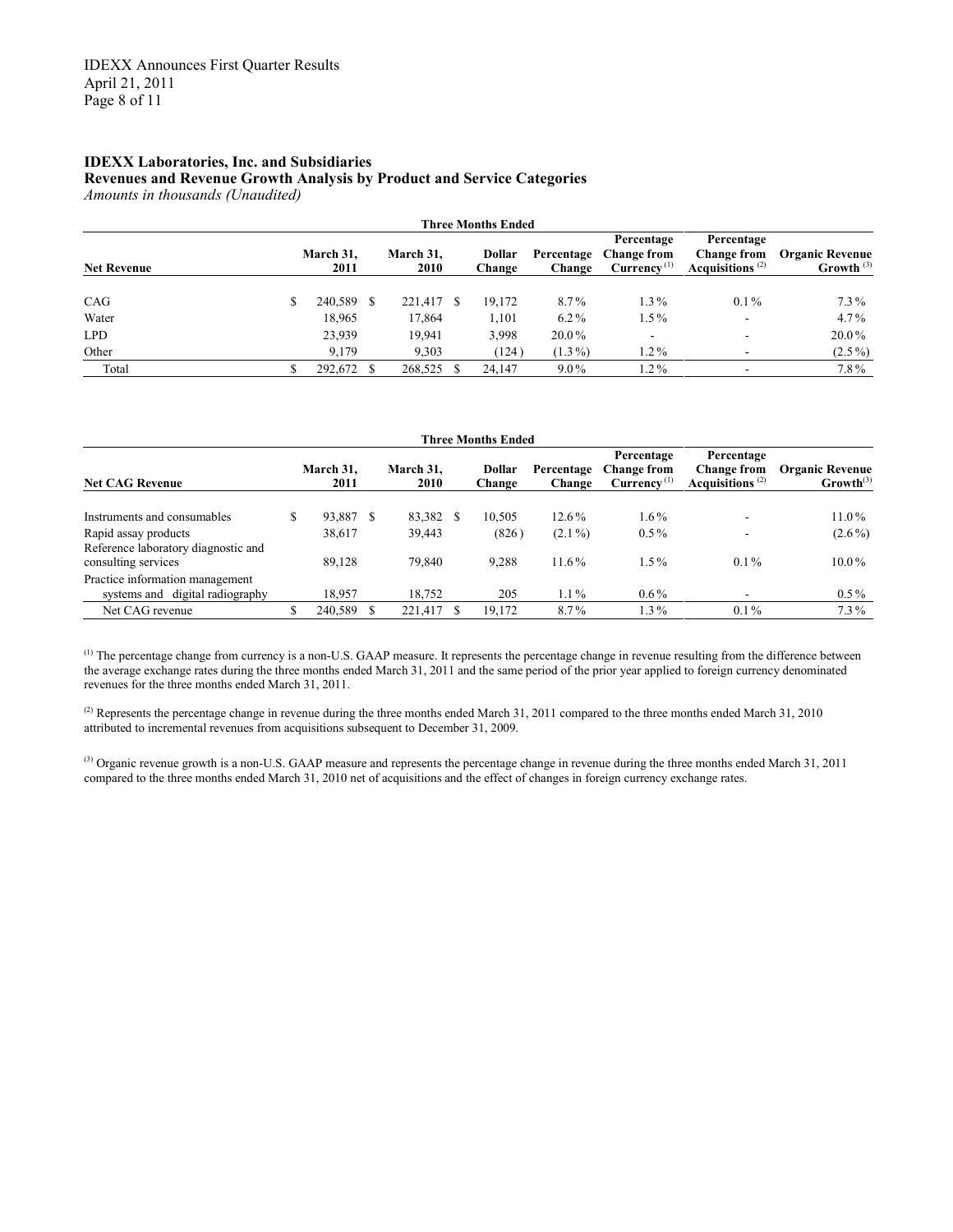### **IDEXX Laboratories, Inc. and Subsidiaries**

**Consolidated Balance Sheet**

*Amounts in thousands (Unaudited)*

|                        |                                            | March 31,     | December 31,  |         |
|------------------------|--------------------------------------------|---------------|---------------|---------|
|                        |                                            | 2011          |               | 2010    |
| Assets:                | <b>Current Assets:</b>                     |               |               |         |
|                        | Cash and cash equivalents                  | \$<br>153,459 | <sup>\$</sup> | 156,915 |
|                        | Accounts receivable, net                   | 137,551       |               | 120,080 |
|                        | Inventories                                | 127,054       |               | 127,885 |
|                        | Other current assets                       | 47,377        |               | 55,711  |
|                        | <b>Total current assets</b>                | 465,441       |               | 460,591 |
|                        | Property and equipment, net                | 202,748       |               | 201,725 |
|                        | Other long-term assets, net                | 241,289       |               | 234,828 |
|                        | <b>Total assets</b>                        | \$<br>909,478 | $\mathbb{S}$  | 897,144 |
| <b>Liabilities and</b> |                                            |               |               |         |
| Stockholders'          |                                            |               |               |         |
| <b>Equity:</b>         | <b>Current Liabilities:</b>                |               |               |         |
|                        | Accounts payable                           | \$<br>23,334  | \$            | 22,669  |
|                        | Accrued expenses                           | 107,650       |               | 118,598 |
|                        | <b>Debt</b>                                | 127,467       |               | 129,862 |
|                        | Deferred revenue                           | 14,119        |               | 13,983  |
|                        | <b>Total current liabilities</b>           | 272,570       |               | 285,112 |
|                        | Long-term debt, net of current portion     | 3,194         |               | 3,418   |
|                        | Other long-term liabilities                | 36,806        |               | 34,333  |
|                        | <b>Total long-term liabilities</b>         | 40,000        |               | 37,751  |
|                        | Total stockholders' equity                 | 596,868       |               | 574,235 |
|                        | Noncontrolling interest                    | 40            |               | 46      |
|                        | <b>Total equity</b>                        | 596,908       |               | 574,281 |
|                        | Total liabilities and stockholders' equity | \$<br>909,478 | \$            | 897,144 |
|                        |                                            |               |               |         |

#### **IDEXX Laboratories, Inc. and Subsidiaries Selected Balance Sheet Information** *(Unaudited)*

|                      |                                             | March 31.<br>2011 | December 31,<br>2010 | September 30,<br>2010 | <b>June 30.</b><br>2010 | March 31,<br>2010 |
|----------------------|---------------------------------------------|-------------------|----------------------|-----------------------|-------------------------|-------------------|
| <b>Selected</b>      |                                             |                   |                      |                       |                         |                   |
| <b>Balance Sheet</b> | Days sales outstanding $^{(1)}$             | 40.2              | 38.7                 | 41.9                  | 41.8                    | 41.7              |
| Information:         | Inventory turns <sup><math>(2)</math></sup> | l.8               |                      |                       | i.9                     | 2.0               |

(1) Days sales outstanding represents the average of the accounts receivable balances at the beginning and end of each quarter divided by revenue for that quarter, the result of which is then multiplied by 91.25 days.

<sup>(2)</sup> Inventory turns represents inventory-related cost of product sales for the 12 months preceding each quarter-end divided by the inventory balance at the end of the quarter.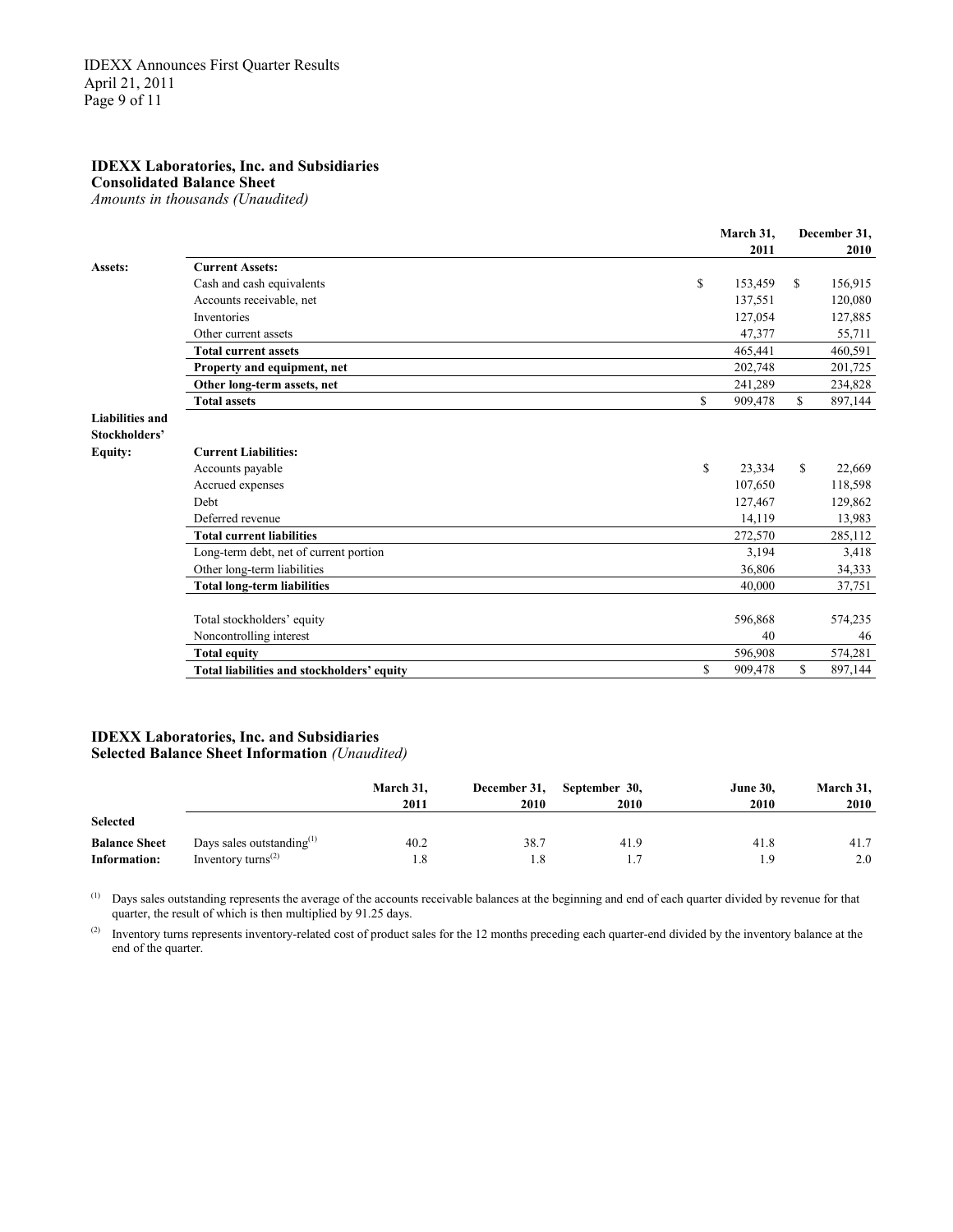# **IDEXX Laboratories, Inc. and Subsidiaries**

**Consolidated Statement of Cash Flows** *Amounts in thousands (Unaudited)*

|                   |                                                                                   | <b>Three Months Ended</b> |           |              |           |
|-------------------|-----------------------------------------------------------------------------------|---------------------------|-----------|--------------|-----------|
|                   |                                                                                   |                           | March 31, |              | March 31, |
|                   |                                                                                   |                           | 2011      |              | 2010      |
| Operating:        | <b>Cash Flows from Operating Activities:</b>                                      |                           |           |              |           |
|                   | Net income                                                                        |                           | 36,606    |              | 33,028    |
|                   | Non-cash charges                                                                  |                           | 18,929    |              | 16,937    |
|                   | Changes in current assets and liabilities                                         |                           | (23,299)  |              | (27, 442) |
|                   | Tax benefit from exercises of stock options and vesting of restricted stock units |                           | (7,018)   |              | (3,318)   |
|                   | Net cash provided by operating activities                                         | \$                        | 25,218    | \$           | 19,205    |
| <b>Investing:</b> | <b>Cash Flows from Investing Activities:</b>                                      |                           |           |              |           |
|                   | Purchase of property and equipment                                                |                           | (9,575)   |              | (8, 473)  |
|                   | Proceeds from disposition of pharmaceutical product lines                         |                           | 3,000     |              |           |
|                   | Proceeds from sale of property and equipment                                      |                           | 82        |              | 27        |
|                   | Acquisitions of intangible assets                                                 |                           |           |              | (144)     |
|                   | Net cash used by investing activities                                             | \$                        | (6, 493)  | \$           | (8,590)   |
| Financing:        | <b>Cash Flows from Financing Activities:</b>                                      |                           |           |              |           |
|                   | (Payments) borrowings on revolving credit facilities, net                         |                           | (2,487)   |              | 38,523    |
|                   | Payment of other notes payable                                                    |                           | (210)     |              | (200)     |
|                   | Purchase of treasury stock                                                        |                           | (39,940)  |              | (57, 728) |
|                   | Proceeds from the exercise of stock options and employee stock purchase plans     |                           | 12,169    |              | 6,483     |
|                   | Tax benefit from exercise of stock options and vesting of restricted stock units  |                           | 7,018     |              | 3,318     |
|                   | Net cash used by financing activities                                             | \$                        | (23, 450) | $\mathbb{S}$ | (9,604)   |
|                   | Net effect of changes in exchange rates on cash                                   |                           | 1.269     |              | (1,385)   |
|                   | Net decrease in cash and cash equivalents                                         |                           | (3, 456)  |              | (374)     |
|                   | Cash and cash equivalents, beginning of period                                    |                           | 156,915   |              | 106,728   |
|                   | Cash and cash equivalents, end of period                                          | \$                        | 153,459   | S.           | 106,354   |

### **IDEXX Laboratories, Inc. and Subsidiaries**

**Free Cash Flow**

*Amounts in thousands (Unaudited)*

|                  |                                                                                  | <b>Three Months Ended</b> |  |           |  |
|------------------|----------------------------------------------------------------------------------|---------------------------|--|-----------|--|
|                  |                                                                                  | March 31,                 |  | March 31, |  |
|                  |                                                                                  | 2011                      |  | 2010      |  |
| <b>Free Cash</b> |                                                                                  |                           |  |           |  |
| <b>Flow:</b>     | Net cash provided by operating activities                                        | 25,218                    |  | 19,205    |  |
|                  | Financing cash flows attributable to tax benefits from exercise of stock options |                           |  |           |  |
|                  | and vesting of restricted stock units                                            | 7,018                     |  | 3,318     |  |
|                  | Purchase of property and equipment                                               | (9,575)                   |  | (8, 473)  |  |
|                  | Free cash flow                                                                   | 22,661                    |  | 14,050    |  |